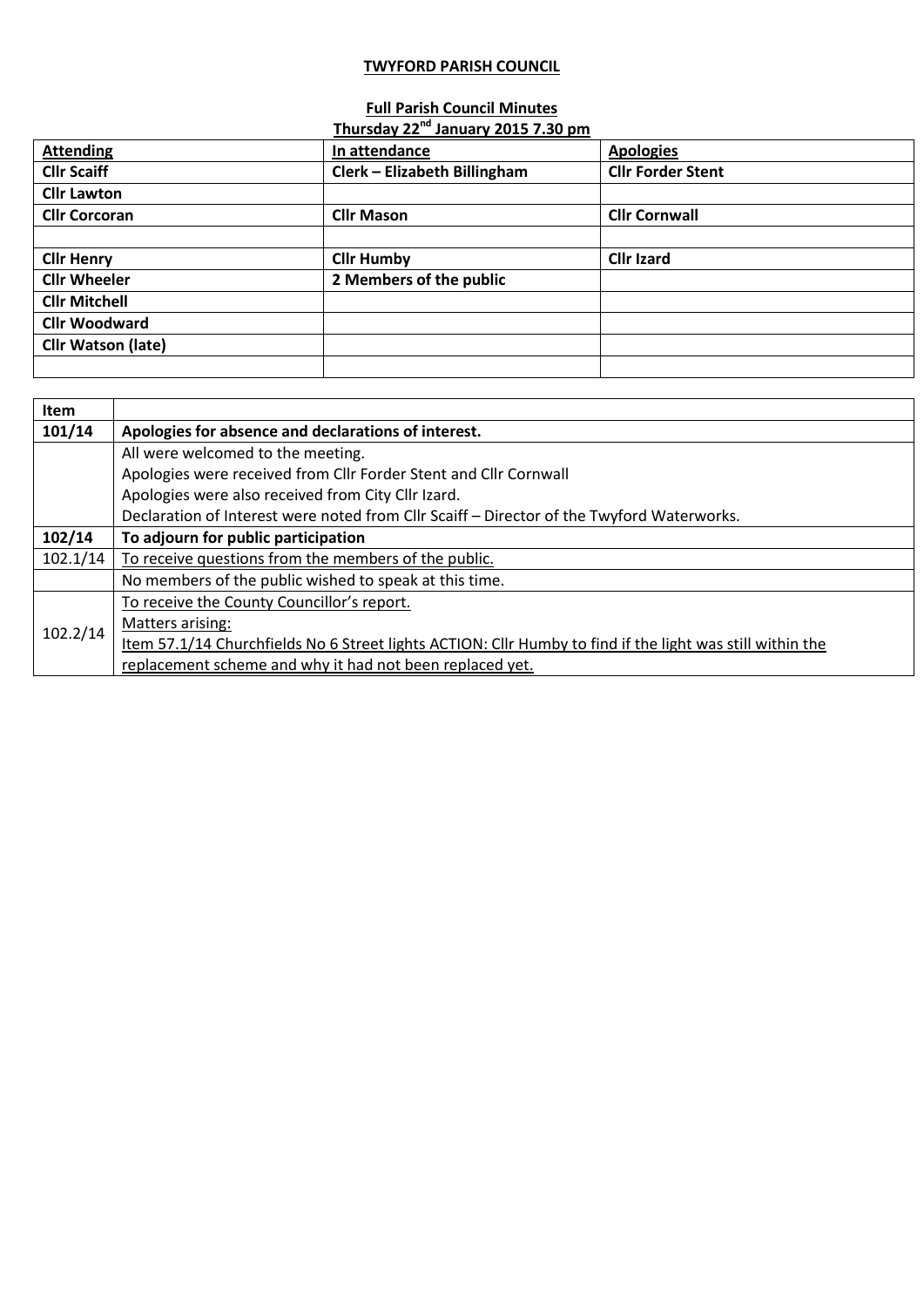|          | Cllr Humby apologised for not attending the last meeting.                                                             |
|----------|-----------------------------------------------------------------------------------------------------------------------|
|          | Cllr Humby had met with Lisa Davies HCC Highways Engineer. They had toured the area with her and discussed            |
|          | all the issues.                                                                                                       |
|          | Ditch on Hazeley Road - This had been mowed and strimmed but has not been dug out as it was had felt that             |
|          | capacity was okay and did not need it.                                                                                |
|          | Barrier outside the Post Office - Had met with owners who were happy with any work. Highways looked at site -         |
|          | manhole with cabling for traffic lights. Not feasible at this time.                                                   |
|          | Post -This has been damaged - Moving it up priorities list. It was suggested that maybe it would be appropriate       |
|          | for a Bell bollard. Cllr Humby will arrange for the sign to be moved.                                                 |
|          | Signs - The triangular sign in Bourne Lane and Hazeley Road. Also horse sign down and 30MPH sign in Bourne            |
|          | Lane.                                                                                                                 |
|          | Searle's Hill - Path to BT pole not under PFI. ACTION Clerk to find out who owns it. It was noted that there was      |
|          | also a light near Norris bridge Brewers Lane - Clerk to identify.                                                     |
|          | Branches clear of height restrictions - but currently no leaves on trees so it would be best to monitor. Will revisit |
|          | roadside to look at roots. ACTION: Cllr Humby                                                                         |
|          | Churchfields path - clear and trimmed back.                                                                           |
|          | Pothole at mini garage - Complete.                                                                                    |
|          | Finches Lane hedge - forward email to Rob - ACTION Clerk to forward email to Cllr Humby.                              |
|          | Drain cover - has been repaired twice.                                                                                |
|          | Cycle Route - not taken further - Will get Cllr Southgate involved. (Cycle champion and Portfolio holder.) Under      |
|          | Shared paths plan.                                                                                                    |
|          | Broadband – progress noted on the HCC website. No provision for new developments. Cllr Humby had brought              |
|          | the concerns up with Roy Perry to start including new homes and as part of planning requirements. Planning            |
|          | application for BT box outside Phoenix - this was stopped and do not know where it is now being placed.               |
|          | ACTION Cllr Humby to contact Glen Peacey - asked for an update.                                                       |
|          | Phone numbers at County will be changing to 0300 automatic transfer.                                                  |
|          | Highways Maintenance - newsletter - Will ask to narrow down to Parish level. Gave Winchester statistics.              |
|          | ACTION: Cllr Humby will email to Clerk                                                                                |
|          | Countryside Access plan- Condition of the paths. Conflict of shared usage.                                            |
|          | Improving condition and connectivity of the path networks.                                                            |
|          | SLR : Suggest that might move it end of 40 mph zone - ACTION: Clerk to enquire.                                       |
|          | New Street light at Manor Farm Green. - By the barn on the main road. Where the bus stops are situated -              |
|          | <b>ACTION Cllr Humby and Clerk to enquire</b>                                                                         |
|          | PACT meeting Gilbert Room 18 <sup>th</sup> February 7pm.                                                              |
| 102.3/14 | To receive the District Councillor's report.                                                                          |
|          | Cllr Mason - Concerned about the lack of full road sweeping - priority routes have been completed.                    |
|          | Cllr Henry - request bus stop and traffic lights - report on sweeping.                                                |
| 103/14   | <b>Councillors questions</b>                                                                                          |
|          | Cllr Mitchell had had a call from a member of the public asking how the PC meetings were publicised. It was           |
|          | noted that they are on the Website and noticeboard.                                                                   |
|          | Berry Meadow - Noted the new dog signs were in place and it was felt that the wording might be inappropriate.         |
|          | It was agreed that the wording could be improved. It was noted that these were signs that had been put up             |
|          | before. There was some discussion that there were a lot of notices at Norris Bridge and it was not appropriate.       |
| 104/14   | To approve the Minutes of the meeting held on 27 <sup>th</sup> November 2014                                          |
|          | <b>RESOLVED to approve</b>                                                                                            |
|          | 98/14 - From 1st April noted                                                                                          |
| 105/14   | Matters arising from these minutes (not on the agenda)                                                                |
|          | None.                                                                                                                 |
| 106/14   | <b>Planning</b>                                                                                                       |
| 106/14.1 | To receive minutes from the Planning committee.                                                                       |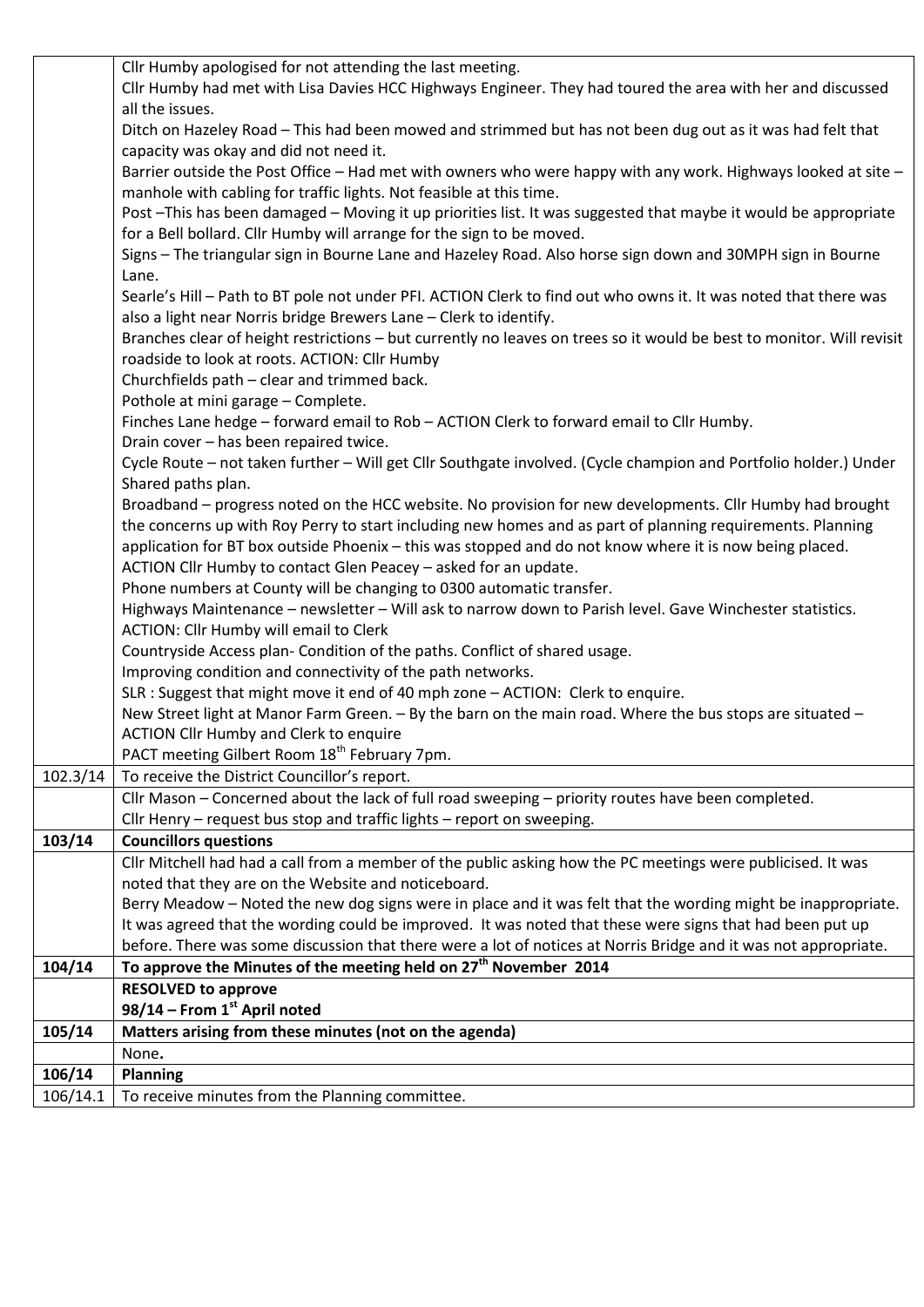|                    | Cllr Mitchell noted the details of the meeting.                                                                   |
|--------------------|-------------------------------------------------------------------------------------------------------------------|
|                    | Nursing Home to go to Committee. Cllr Corcoran to represent the TPC.                                              |
|                    | Cllr Corcoran noted - two elements - largest single piece of development in Twyford.                              |
|                    | Care Home building - 60,000sq ft. on three and half storeys. Outline permission was granted previously.           |
|                    | Footprint of the care home had changed, parking area bigger, tree planting removed and configuration of office    |
|                    | buildings changed to warehouse and moved down the slopes.                                                         |
|                    | It was asked if it was in accordance with the original outline. There had been an increase in the numbers of      |
|                    | beds. It was felt to be contrary to the development.                                                              |
|                    | Intensification of use. No end user is involved at present and details may change again. Details don't fit in the |
|                    | outline so justify a new application.                                                                             |
|                    | Feel that the design of the building in the SDNP is not appropriate.                                              |
|                    | Cllr Mitchell noted that several people had contacted him about objection.                                        |
|                    | Feel should be sent to the Architects panel at SDNP.                                                              |
|                    | There was some discussion about welcoming employment.                                                             |
| 106/14.2           | To agree comments on SHLA                                                                                         |
|                    | On Neighbourhood Plan                                                                                             |
| 107/14             | <b>Recreation</b>                                                                                                 |
|                    | Matters Arising: Item 91/14 ACTION Call out the dog warden to come to Hunter Park and Northfields.                |
| 107.1/14           | Dog issue in Northfields ACTION: Cllr Macleod speaking to the Humphreys to address the issue of the               |
|                    | dog on Humphreys land.                                                                                            |
| 107.2/14           | To discuss Pavilion maintenance                                                                                   |
|                    | Clerk to look at what is needed and discuss with Grounds Man. Agree to repair strut.                              |
|                    | It was felt that there should be printed information on use of the Pavilion especially the heating.               |
|                    | A maintenance check list will be agreed by Recreation committee will include Health and Safety - toilets,         |
|                    | heating, valves - to be done by the Chair.                                                                        |
|                    | Tree saplings - Have been planted at Hunters Park.                                                                |
|                    | Memorial bench had been ordered by the Timms family and would be installed.                                       |
|                    | Crickets - dates where coming in and Clerk waiting for a few more.                                                |
|                    | Clerk to discuss possible Skate park and any issues with Clerk at Colden Common.                                  |
| 108/14             | <b>Finance and Council matters</b>                                                                                |
| 108.1/14           | To agree payments for January 2015                                                                                |
|                    | <b>APPROVED</b>                                                                                                   |
|                    |                                                                                                                   |
| 108.2/14           | To note grant application from Ballards Close committee and the Twyford Water works                               |
|                    | Twyford Water Trust - delayed until the next meeting.                                                             |
|                    | Clerk will speak to Ballards Close about their application.                                                       |
| 108.3/14           | To discuss the proposal to move Planning Committee meetings to the Gilbert Room                                   |
|                    | No internet at present - ACTION: get costing to install at the Gilbert room.                                      |
|                    | Agreed to meet at the Gilbert.                                                                                    |
| 109/14             | <b>Twyford Open Spaces</b>                                                                                        |
|                    | Nothing to update                                                                                                 |
| 110/14             | <b>Highways and Footpaths</b>                                                                                     |
|                    |                                                                                                                   |
| 110.1/14           | Matters arising: Item 94.1/14 - ACTION Clerk to confirm insurance cover for volunteers - Tea and biscuits cost    |
|                    | covered.                                                                                                          |
|                    | Clerk to notify resident about the barbed wire. ACTION Clerk                                                      |
|                    | Weeds in the footpath - Lower Church path - ACTION: Clerk to notify Rights of Way.                                |
| 110.2/14           | Update on Footpath working party and to note new Permissive Path from Footpath 24                                 |
|                    | Volunteers are insured by the Council insurance. Volunteers worked on the footpath 24. Now almost two metres      |
|                    | wide. Some levelling to be done. Sunday 8th February. No cycling signs at top and bottom of the path.             |
|                    | Another path off Footpath 24 - permissive path from Wintershill Estate                                            |
|                    | ACTION: Clerk to chase up the barbed wire letter.                                                                 |
| 111/14<br>111.1/14 | Neighbourhood Plan update<br>Update on the working party - Cllr Corcoran                                          |